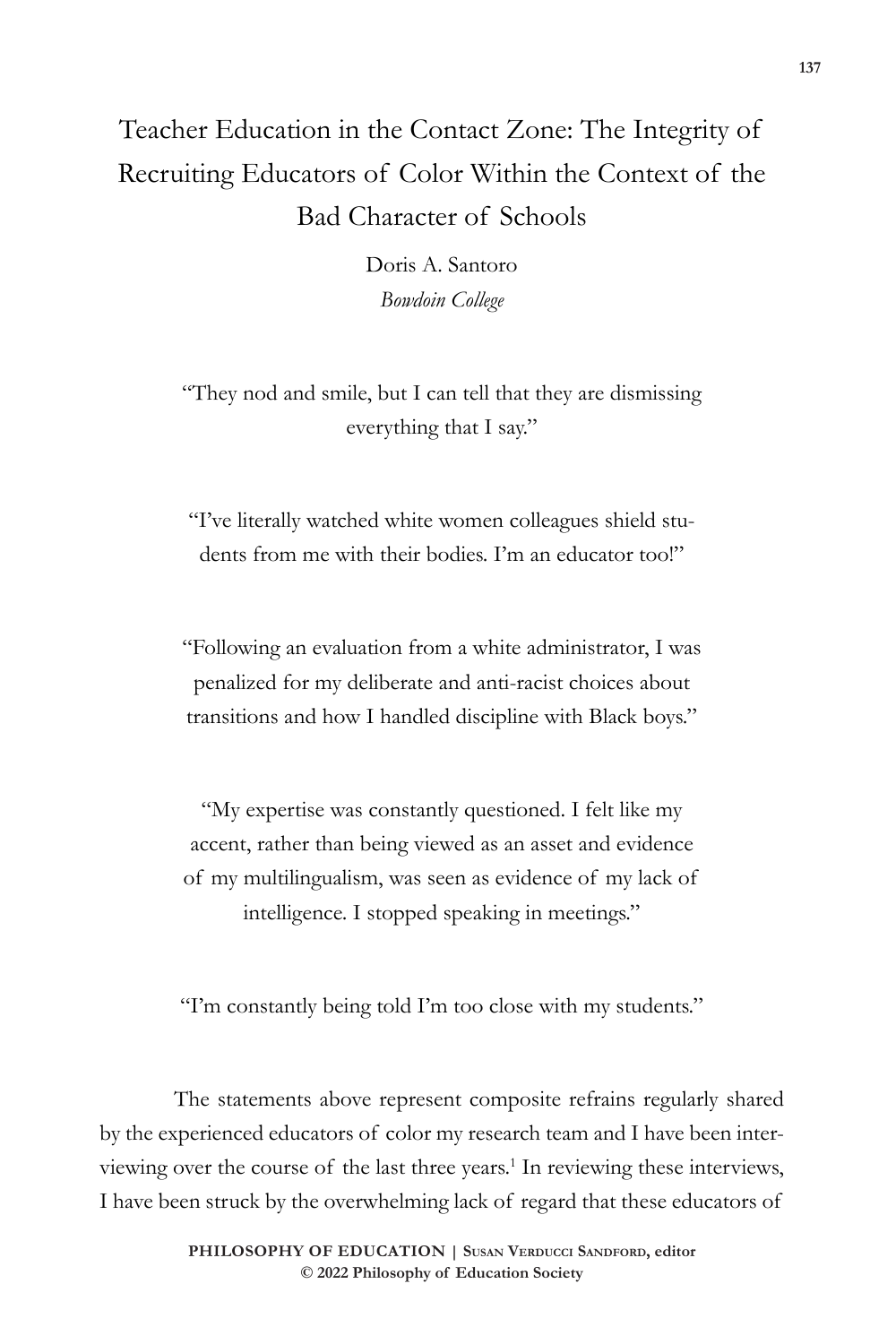color are shown as professionals and as moral subjects. While it is reasonable to chalk their experiences up to anti-Black racism and White supremacy, that level of generality does not provide sufficient analytic resources to recognize and, ideally, intervene upon the moral nonrecognition experienced by some educators of color. By moral nonrecognition, I mean being disregarded as a moral subject, analogous to the ways that epistemic injustice disregards persons as knowers.

In this paper, I am going to make an intentionally provocative argument. It is one that captures a concern close to my heart and that has become even more profound as I proceed in this research. Here's the argument: the ongoing recruitment of teachers of color on the grounds of correcting a demographic imbalance may contribute to the bad character of US schools and the integrity of these efforts is suspect. I am arguing that these recruitment efforts should be read not only as a so-called demographic imperative, but that this demographic imperative is pursued with moral ends. The recruitment of educators of color is seen as a correction to institutions built upon and sustained by White supremacy. We recruiters hope that educators of color will better serve students of color, give White students more opportunities to learn from authorities in Black and Brown bodies, make curriculum and instructional practices more culturally-relevant or -sustaining, and reduce the kinds and amounts of disciplinary injustices visited upon the bodies and minds of students of color. Educators of color also seek moral ends; they often enter teaching with mission-driven purposes and view working in schools as an avenue for professional flourishing. I believe that given the overwhelming empirical evidence about the conditions of teaching for educators of color, the integrity of our recruiting efforts needs to be examined in light of the moral impact on those we recruit. How can we induct more educators of color in a profession that we know may impede their ability to flourish?<sup>2</sup> Are we contributing to the illusion of schools as democratic places when we recruit with the assumption that the new voices and perspectives of educators of color will change these places for the better?

This is an argument that I'm circumspect in making. I am a White teacher educator, and my small program boasts that over 50 percent of our certification candidates identify as people of color. We have been deliberate in creating the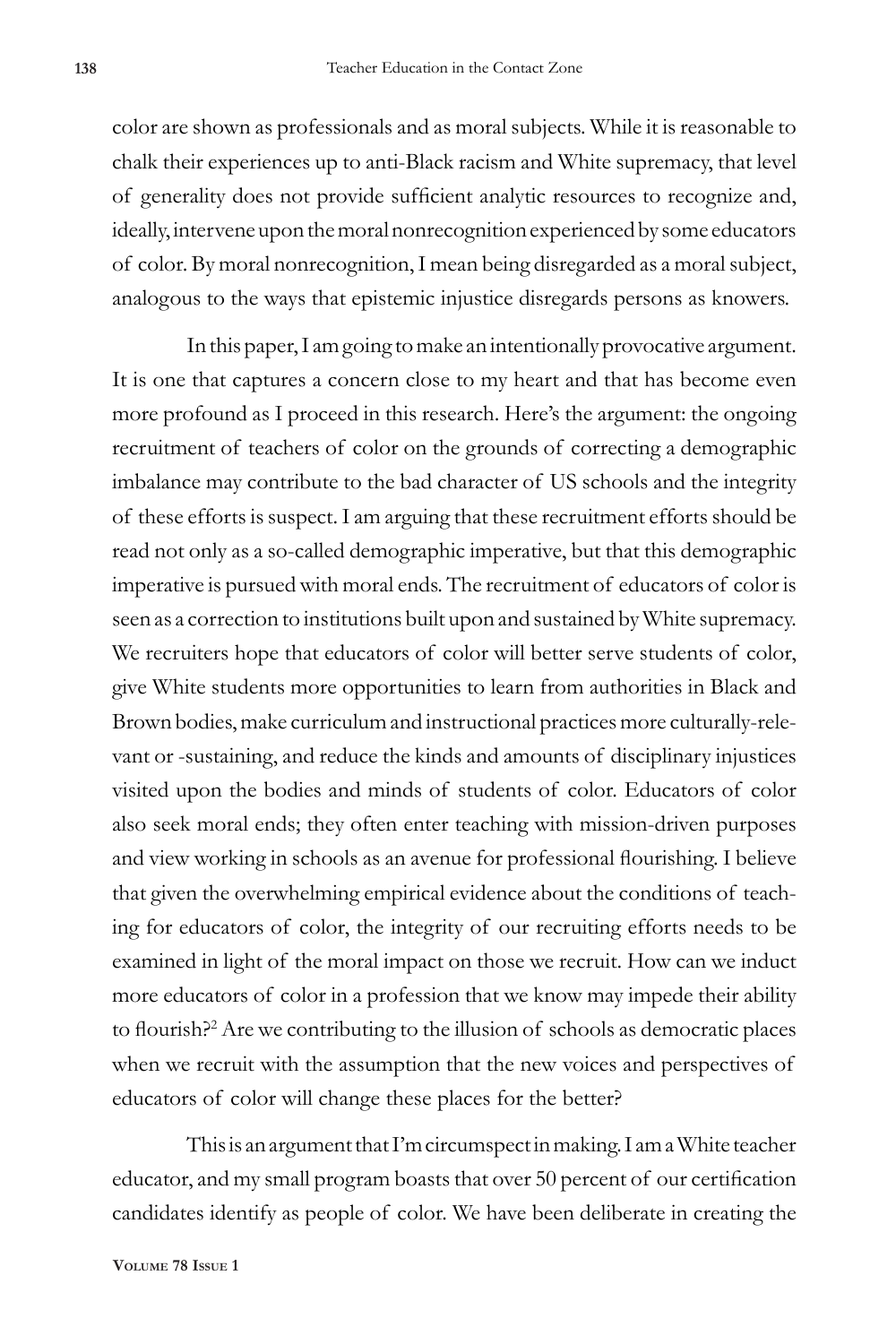conditions that attract and retain candidates of color. Yet my recent research gives me pause about my role in promoting a career that is likely to be fraught with situations that challenge not only these gifted individuals' intellect and energy, but their recognition as moral subjects. My argument is about looking at my culpability in the context of what seems like success.

I am interested in how the bad character of schools impacts the integrity of efforts to recruit educators of color. I am going to dwell in the uncomfortable space of this contact zone to consider what is at stake, especially for White teacher educators like me. I begin with empirical work that demonstrates how schools can be sites of what educational researcher Bettina Love calls "dark suffering."3 Then, I turn to philosopher Chris Lebron's analysis of how institutions can have bad character. I apply his framing to show how schools' bad character perpetuates the moral nonrecognition of educators of color as institutional, not only interpersonal forms of racism. I draw on educational researcher Lisa Delpit's accounts of being silenced as a Black woman in her attempt to have a pedagogical dialogue with her White colleagues and the profound disregard that Shilpi Sinha and Shaireen Rasheed experienced when attempting to teach pre-service educators to think critically about approaches to teaching about race and difference. I argue that we should understand these experiences as a form of moral nonrecognition resulting from the bad character of schools, not *only* incidents of interpersonal racism or bias.

A few caveats before going on: I recognize the agency and intelligence of educators of color who enter the profession of teaching and the contexts of US public schools with deep awareness of the challenges that they will face on every level. I also recognize that there is great variation in the racial climates of individual schools, but my preliminary research suggests that in predominantly (and culturally) White institutions, these are differences in degree, not in kind. I'm not trying to engage in any kind of paternalism, but instead to interrogate the integrity of recruiting efforts, like mine, within the context of the bad character of public schools. I certainly want to build a teacher education program that attracts and supports educators of color. I also want to be wide awake to what educators of color may experience when they are employed.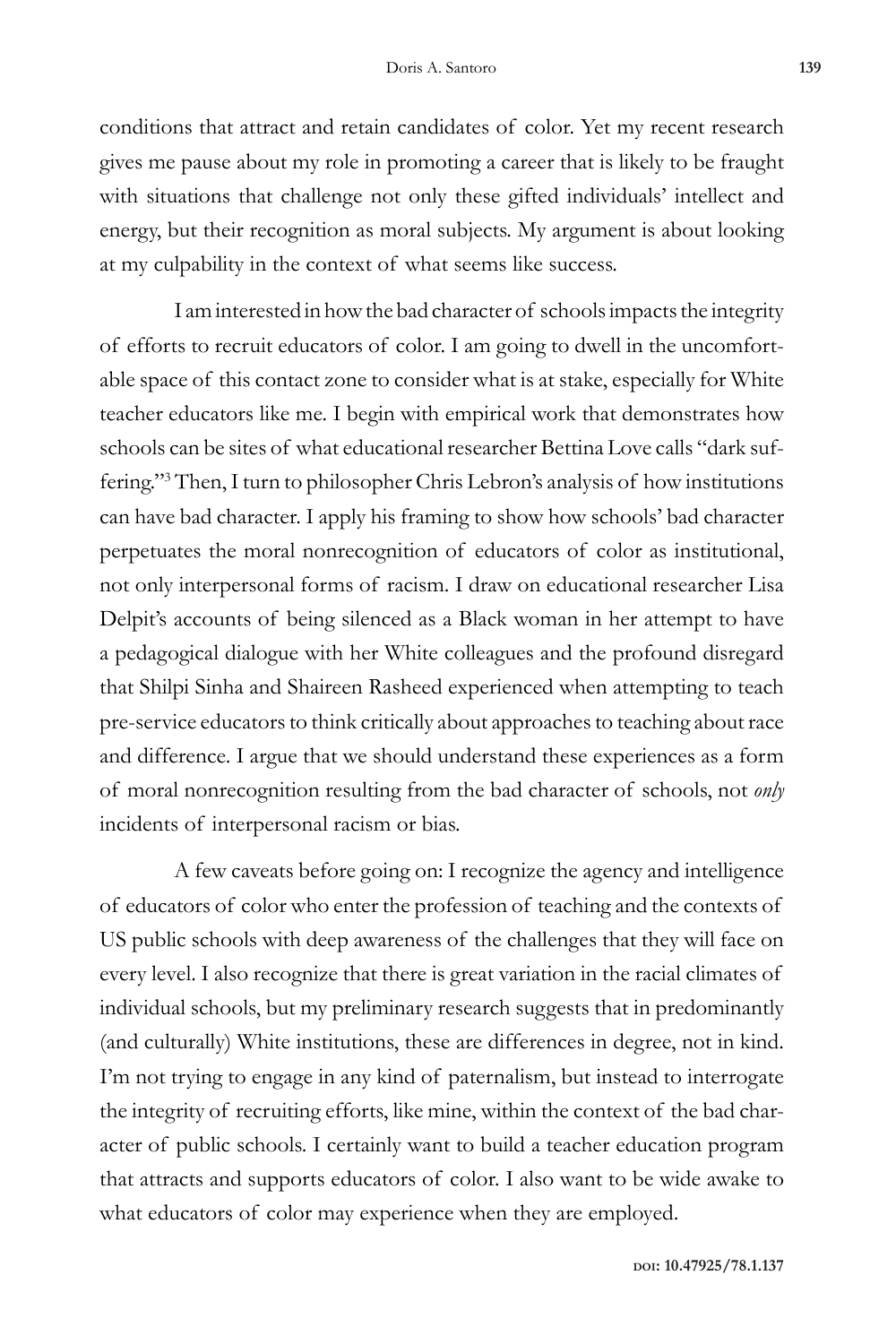## SCHOOLS AS SITES OF "DARK SUFFERING"

When it comes to US public schools, a preponderance of evidence suggests that educators of color are not recognized as moral subjects. Philosopher Vanessa Carbonell has called this phenomenon "claimant injustice," akin to epistemic injustice.<sup>4</sup> I will be using the term "moral nonrecognition." In the United States, the effort to recruit educators of color has been numerically successful, even though the percentage of teachers of color has not reached parity with the student population.<sup>5</sup> The percentage of educators of color hired across the US has increased by 100 percent in the last 30 years.<sup>6</sup> However, educators of color leave teaching at significantly higher rates than their White counterparts.<sup>7</sup>

The statistic that educators of color leave at higher rates is worth investigating. Educators of color regularly report *higher* levels of commitment to the profession than their White colleagues and they cite substantial justice-oriented purposes for entering the profession. Many studies, that will be addressed in the next section, have shown that educators of color leave due to racially inhospitable, and sometimes toxic, environments. My research on teacher demoralization shows that we need to take teachers' moral and ethical concerns into account when examining their troubles with their work.<sup>8</sup> I am extending my research to argue that one of the moral and ethical challenges that some educators of color encounter is *simply being recognized as a moral subject*.

Research points to various explanations for the higher rates of attrition for educators of color, all of which are compelling. Educators of color may have accrued more debt in their schooling and have more financial responsibilities to their families. As a result, the low pay of teaching, relative to the starting salaries of jobs with similar educational requirements and responsibilities, could be a barrier to persistence. Studies have also shown that educators of color tend to work in (and persist longer in) higher-need schools where leadership is often volatile and schools chaotic. This accounting would also be incomplete without referencing the history of thousands of Black teachers losing their jobs following *Brown v Board of Education* and the more recent replacement of experienced Black teachers with younger, whiter teachers in places such as New Orleans due to so-called reform efforts.<sup>9</sup>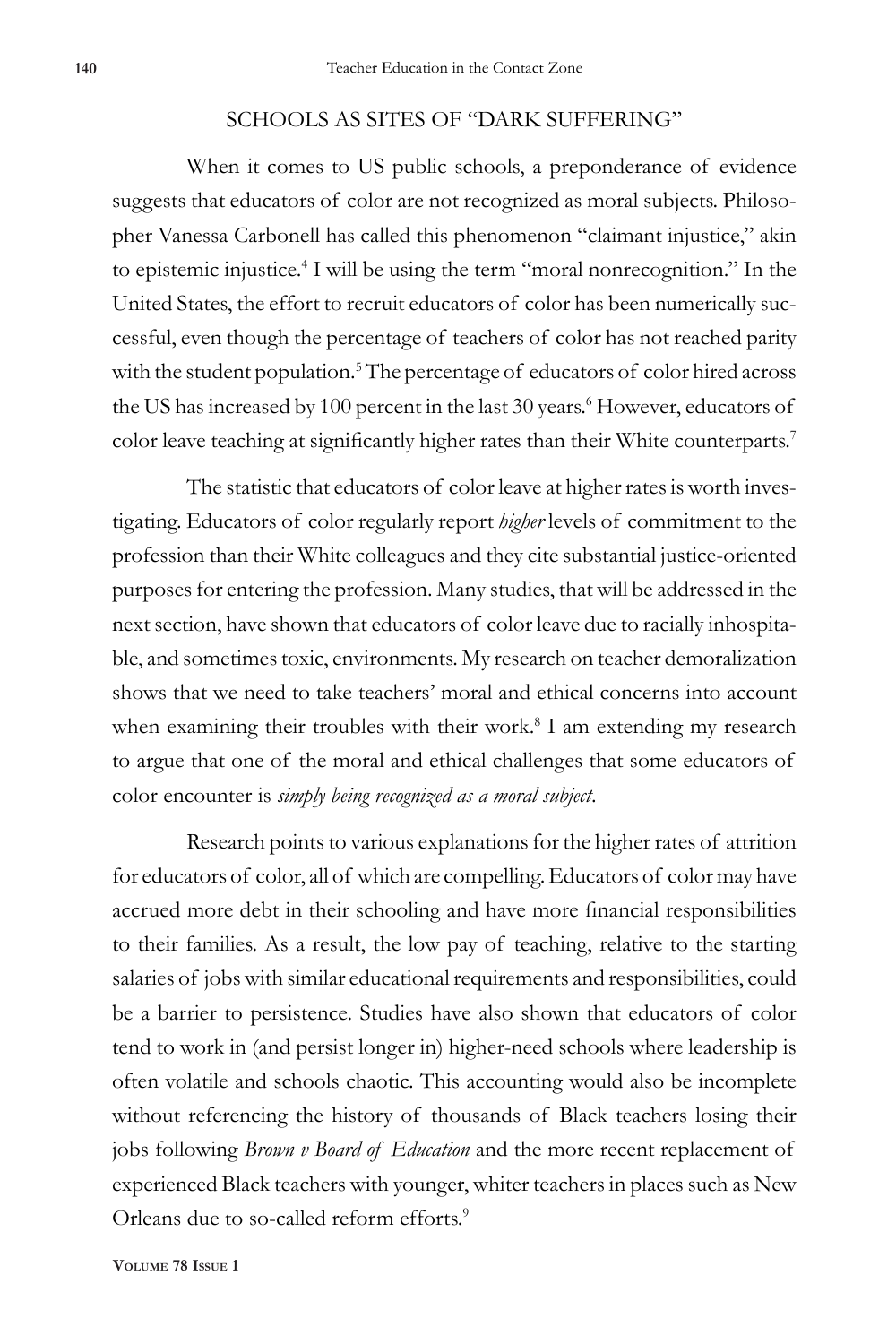Educational researcher Bettina Love provides a wide-ranging set of examples of how White supremacy impedes the life and learning of people of color in schools (students and staff), from "no-excuses" reforms that target dark bodies to stereotypes that pit people of color against each other.<sup>10</sup> She explains, "What I am describing is a life of exhaustion, a life of doubt, a life of state-sanctioned violence, and a life consumed with the objective of *surviving.*"11 She explains that schools, as places where White supremacy is the norm, are sites of "dark suffering."12 Further evidence of this suffering can be found from numerous sources including the Education Trust's report on Black and Latinx teachers, Marcos Pizarro and Rita Kohli's work on racial battle fatigue in schools, and Erikca Brown's study of African American teachers' experiences with microaggressions, just to name a few.<sup>13</sup>

To Love's powerful list of the causes of what she calls "dark suffering" in schools, I want to add the experience of demoralization. I have defined demoralization as "consistent and persistent frustrations in accessing the moral rewards of teaching."14 These moral rewards capture the moral (other- and craft -regarding) and ethical (personal flourishing) dimensions of the goods the practice of teaching can offer. Interviewing educators of color has led me to believe that this definition needs to be expanded to include moral nonrecognition. The moral nonrecognition of educators of color in schools should be understood as institutional not simply interpersonal.

#### THE BAD CHARACTER OF SCHOOLS

Philosopher Chris Lebron makes the case that, like people, institutions can have "bad character."15 He says, "In view of the basic values of democracy [fairness and equality, for instance], institutions display bad character when: (1) the distinctly and systematically marginalize some citizens; (2) and do so under the auspices of and sometimes in the name of democratic values."16 While we might normally think only individuals are capable of possessing character, Lebron argues that institutions act upon us and that these actions are guided by institutional dispositions. These dispositions have been shaped over time by those who have had power (i.e., White men) and thus become part of the institution's operating logic. For instance, schools are often disposed to place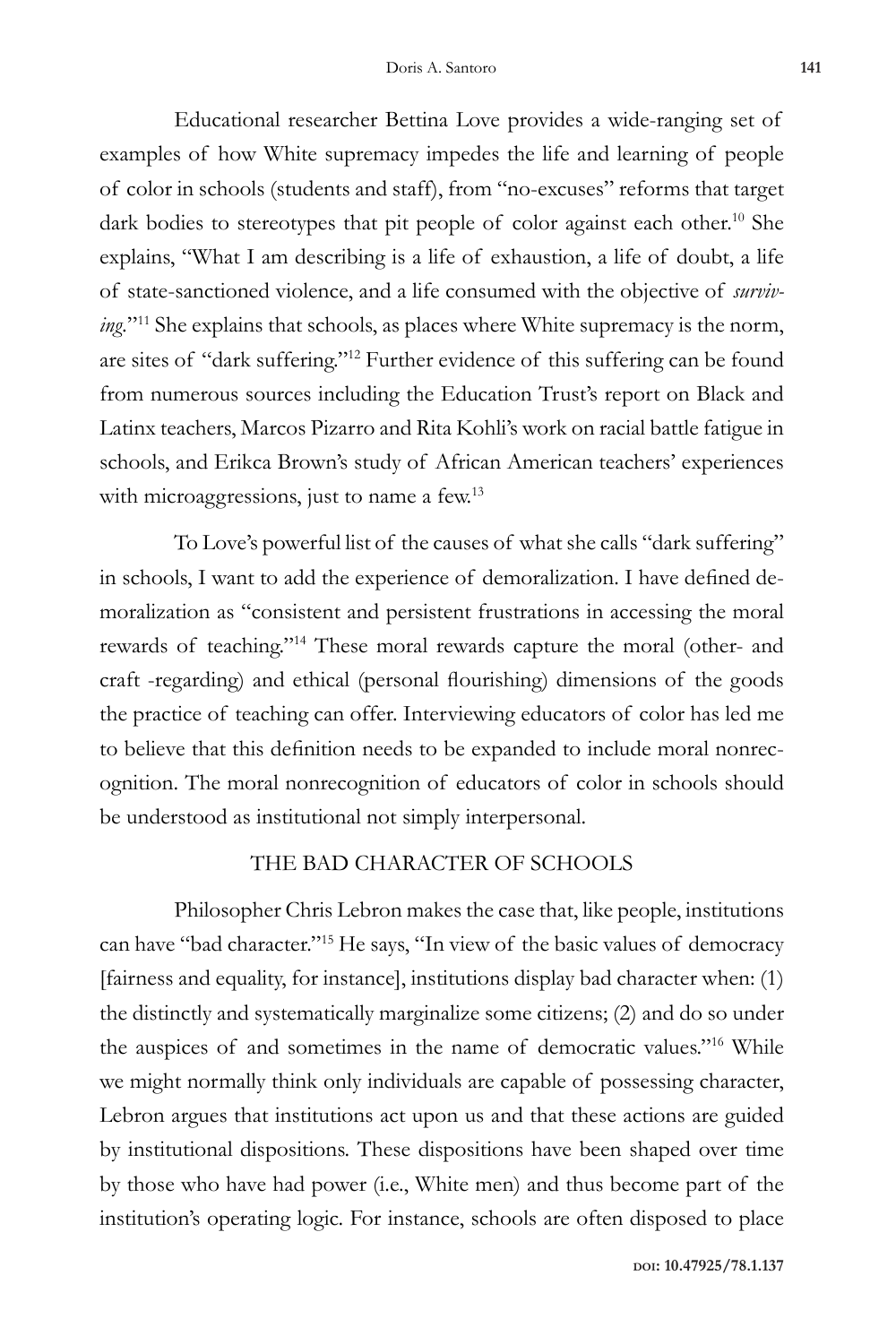Black students in a lower academic track, regardless of their demonstrated abilities. Schools are disposed to disproportionately suspend and expel Black and Brown students. And, as we have seen, schools are disposed to be inhospitable places for educators of color to work. Yes, individuals are behind decisions and climates, but they thrive in and cohere into a logic (think: "this is how it's always been done") in the institutional context of schools.

Lebron compares institutions with bad character to individuals with bad character. For instance, we would regard a person who claims to be trustworthy, but consistently violates confidences, as having bad character. Likewise, Lebron claims that institutions that claim to be democratic [promoting fairness and equality], but consistently produce undemocratic results, can be said to possess bad character. This designation of bad character enables us to better understand the magnitude and location of harm when institutions "carry offensive social practices on account of their historical construction that tends to reflect and embody asymmetrical group relations" when they putatively promote democratic aims.17 We cannot simply chalk up these effects (lower track placements, overrepresentation in discipline, disproportional exit from the profession) to the aggregation of the racist acts of individuals. In these cases, systemic racism is a reasonable indictment, but one that Lebron believes requires sharpening. His account of the bad character of institutions provides an analysis not just of the foreground effects of racism embedded in institutions, but the reproduction of beliefs about the social value of groups that operates in the background.

Many of us in education might understand these background operations as what we would call the hidden curriculum. All institutions educate, not just schools. Most institutions, explains Lebron, depend on hierarchy and these hierarchies will tend to reflect what is valued by the institution, for instance, profit or a particular kind of skill. The racialized context of the US has warped institutions; the hierarchy represents not only *what* is valued, but *who* is valued. He says, "We in very large part learn our socio-normative lessons from the institutional regimes in which we find ourselves."18 The lessons we learn about our and others' value much depend upon our location in the social hierarchy.

Years of exposure to the bad character of schools has enabled those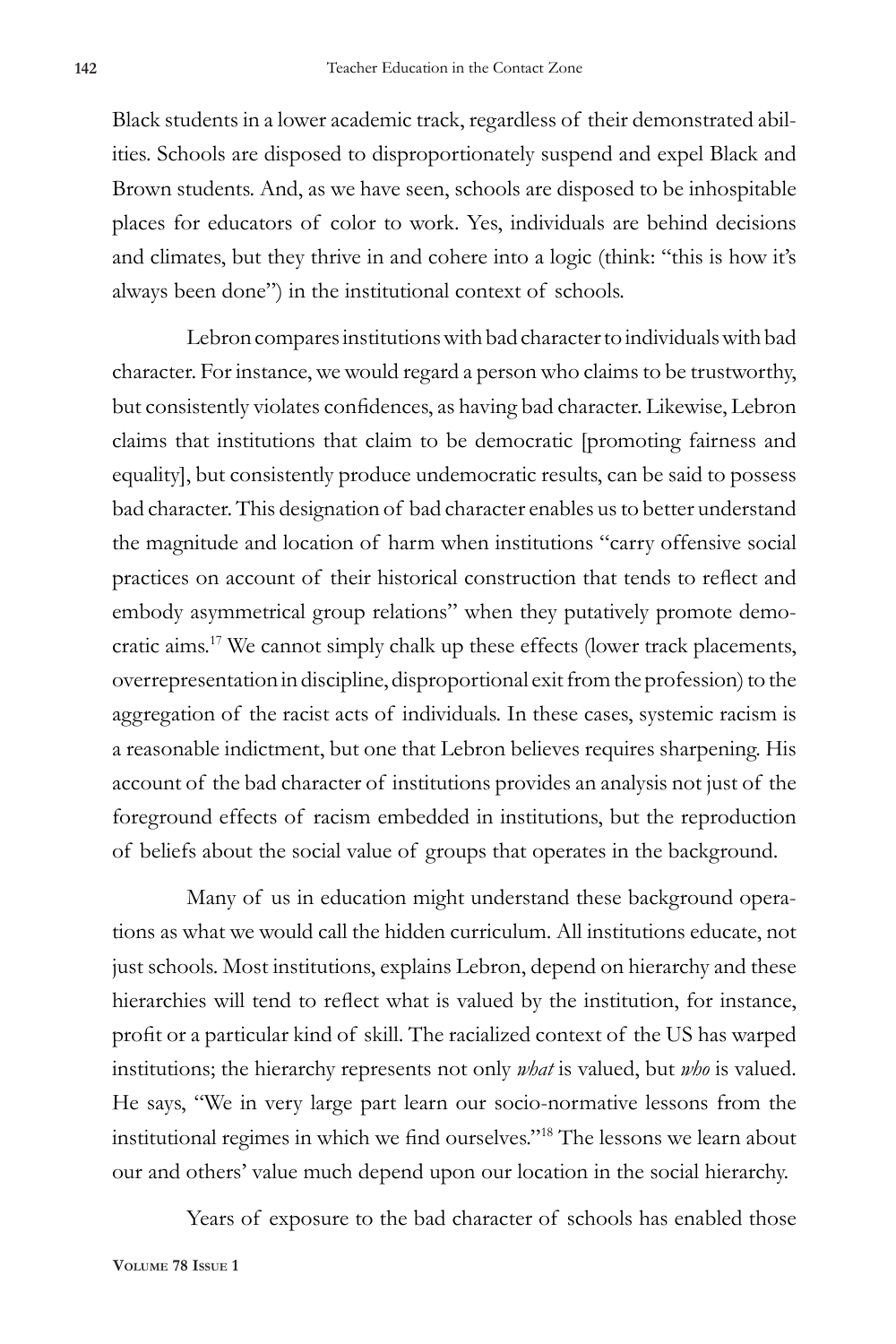of us who are White to learn that Black and Brown bodies are of little moral consequence. They can be relegated to the lower academic tracks, removed from school, and pushed out of the teaching profession. Because we already occupy these positions of power in the institution, we engage not only in gatekeeping, but also demand assimilation from those we let through. These are the effects of systemic racism, but they are also evidence of bad character. Educators of color are being wooed by teacher education programs like mine, universities, and school districts, with the promise that their presence will be an enactment of democratic transformation. Yet, they may learn the socio-normative lesson that they are disregarded as moral subjects in the places that sought out to be "better" by hiring them. The bad character of schools can be profoundly damaging, morally and otherwise.

Despite making good on purported values of making schools better places by hiring educators of color, they remain places where educators of color struggle to flourish. Lebron's formulation of institutional bad character provides some explanation for how racism endures without self-avowed racists and in the absence of overtly racist acts. Institutions are learning environments that make actions legible based on the moral value assigned to the person. After years of learning in institutions of bad character, a distorted sense of self may emerge. One lesson we learn may enable White educators to fail to recognize our colleagues of color as moral subjects while retaining a sense of our intrinsic goodness. Another lesson would allow my successful recruitment of educators of color to be altogether praiseworthy. This personal accounting needs to be complicated. For educators of color, this distortion might come from the damage caused by moral nonrecognition.

# THE DAMAGE OF MORAL NONRECOGNITION

A familiar, and still relevant (despite being thirty-five years old), example of moral nonrecognition is Lisa Delpit's analysis of her experiences as a Black woman teacher trying to convey the value of direct literacy instruction to her White colleagues committed to a whole language approach.<sup>19</sup> The pedagogical concerns she raises with her colleagues are not solely about the effectiveness or efficiency of pedagogical methods. Delpit raises clear moral concerns about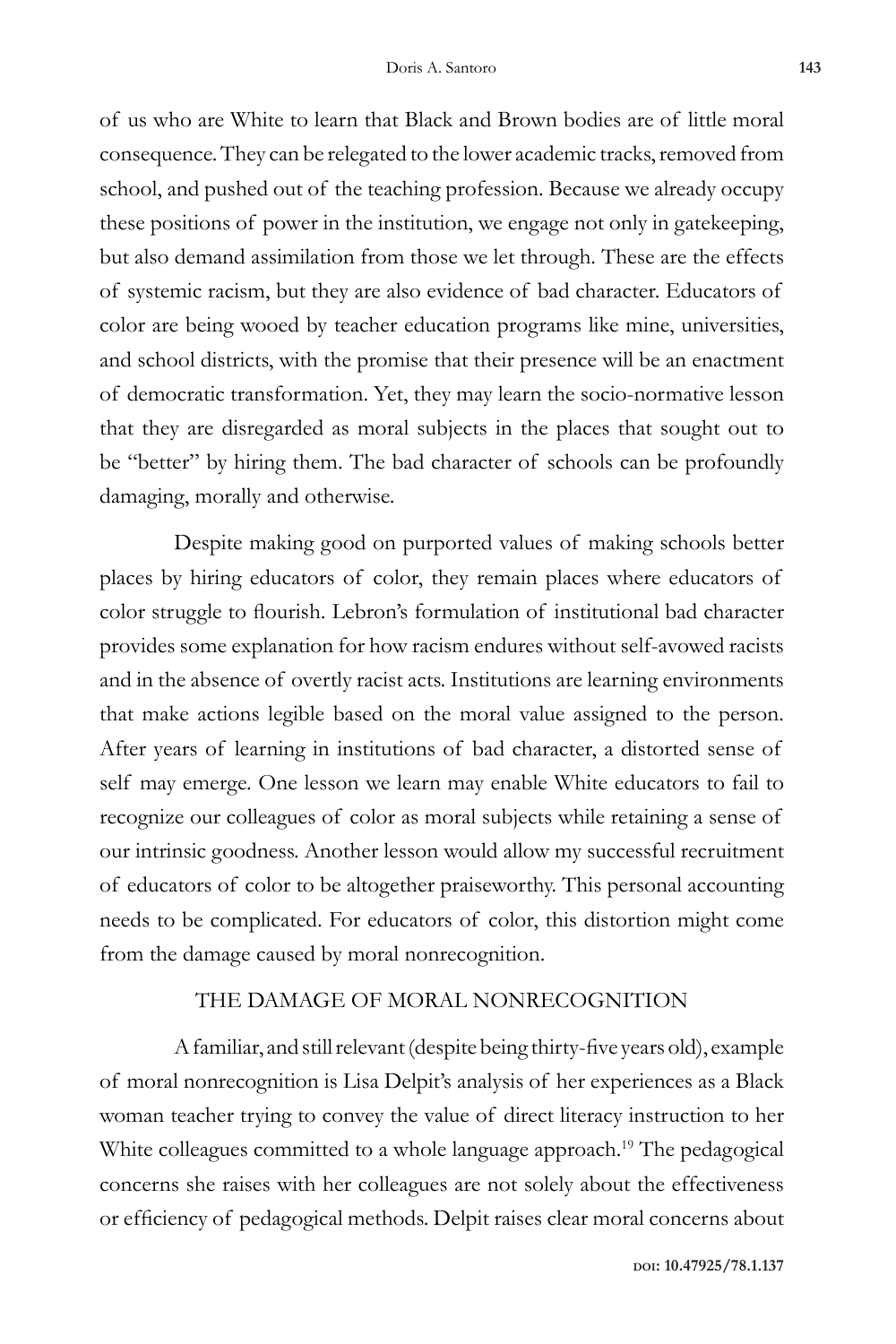what Black children deserve from schools and indicts White teachers' limited knowledge of their students' cultures.

Yet, Delpit's moral indictment cuts even deeper and is amplified by the resounding forms of recognition she received from her moral community of Black educators, documented in "The Silenced Dialogue": White teachers are not giving Black teachers the moral recognition they deserve.20 Delpit's article demonstrates the burden carried by a Black teacher in trying to advocate for the wellbeing of students. We might describe this kind of advocacy as a virtue, perhaps as conscientiousness. Yet, the conditions of the work render engaging in this kind of advocacy potentially detrimental to Delpit. Nonetheless, we might laud Delpit for her steadfastness in speaking up for Black children, even as it comes with substantial costs – she is silenced by White colleagues, has her experience and expertise questioned and must navigate "bitterness and resentment" in her chosen field.<sup>21</sup> Rather than being recognized as conscientious, her ability to flourish has been impeded.

Delpit faces several challenges in her attempt to engage in good work that could result in demoralization. In her professional role, she attempts to do what is best for students and to provide them with the quality of education she believes they deserve. This is her moral commitment to the work. She also strives to be the best version of herself in her role that satisfies her intellectual and creative potential, among others. This is her ethical motivation for the work. In each of these normative aims, she is frustrated. Delpit does not report that she and her colleagues engaged in a rousing debate about literacy methods. Instead, she calls to be recognized as a "rational being."

Delpit pleads for her White colleagues sustain pedagogical dialogues with their Black colleagues to better recognize their sound and moral reasoning. Delpit says,

> We must believe that people are *rational beings*, and therefore always act rationally. We may not understand their rationales, but that in no way militates against the existence of these rationales or reduces our responsibility to attempt to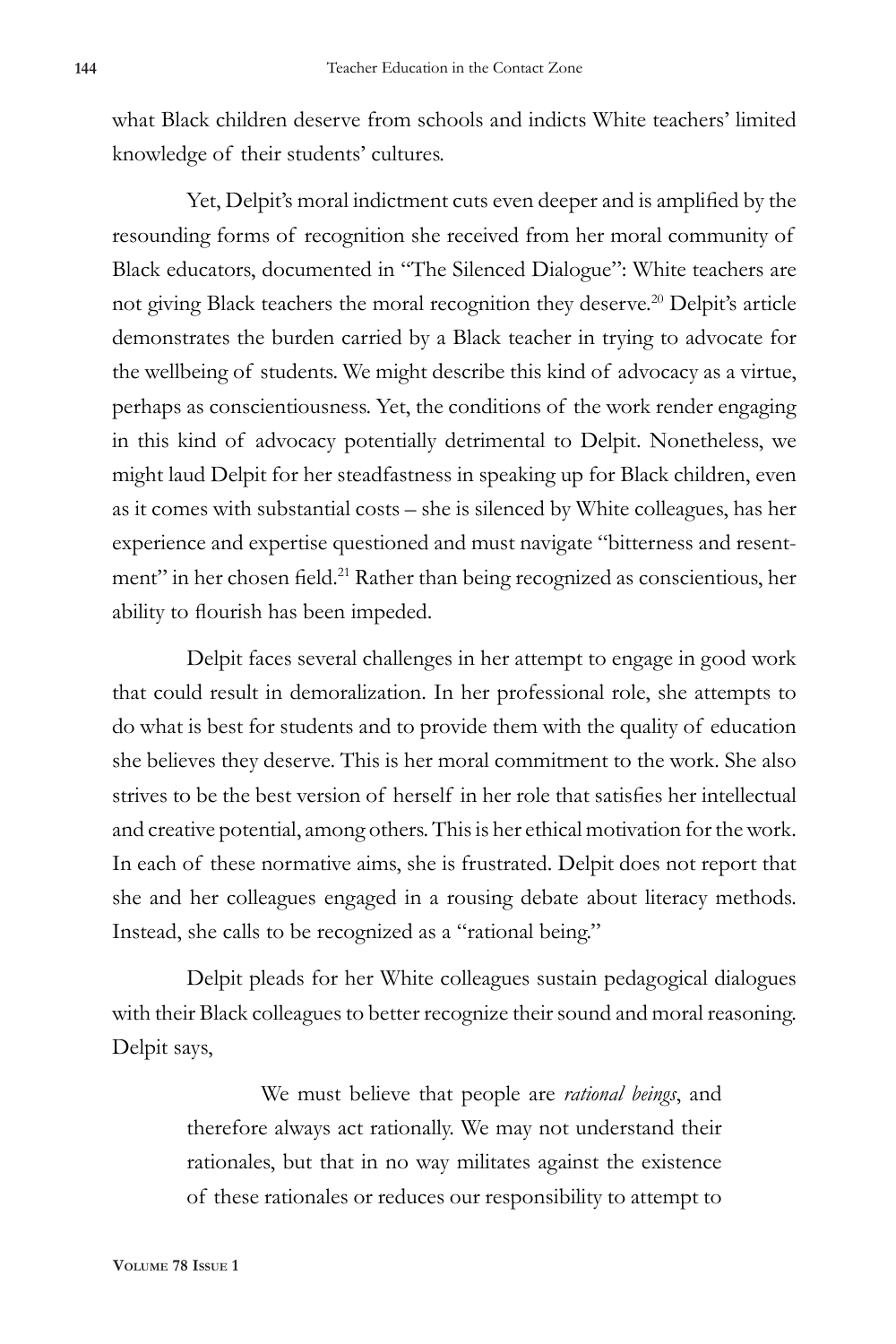apprehend them…[W]e must learn to be vulnerable enough to allow our world to turn upside down in order to allow the realities of others to edge themselves into our consciousness.<sup>22</sup>

Delpit, like many of the educators of color my research team and I have interviewed, faces moral nonrecognition while attempting to engage in good work. Likely, the White teachers represented in this scenario would be quick, and earnest, in their rejection of Delpit's moral claims. Following Lebron, we might understand her inability to be heard as the background effect of the social valuation promoted by the institution.

Delpit faces a nearly insurmountable obstacle when attempting to offer an institutional critique if she is not regarded as a person worthy of moral recognition. A deracialized interpretation of Delpit's experience might portray her inability to transform reading instruction as one that is somewhat universal; teachers' voices and expertise are devalued and that their concerns are regularly misrecognized by leaders and policymakers as crudely self-interested. Yet, Delpit's account insists that we address her racialized experience. I also suggest that the moral lessons learned in schools create the conditions for White teachers to disregard Delpit. Her challenge is not only interpersonal; it is institutional.

A more recent example of this moral nonrecognition appears in philosophers of education Shilpi Sinha and Shaireen Rasheed's article "Journeying Toward Transformative Teaching in the Age of Alternative Facts and Re-Ascendant Ethnic and Racial Prejudice."23 This reflective analysis examines their attempts to develop critical consciousness about racism, positionality, and privilege in the context of postmodernism with a class of mostly White, upper middle class pre-service teachers.<sup>24</sup>

Shilpi had designed her class with the aim of helping these future educators engage ethically when presented with the "felt weight" of the other.<sup>25</sup> Yet, in the midst of Shaireen's guest presentation on how to integrate diverse perspectives into the curriculum, a White student walks out in the middle of the class. Many others are visibly and audibly resistant, in fact, disrespectful. Even with deliberate scaffolding by Shilpi, many members of class seem to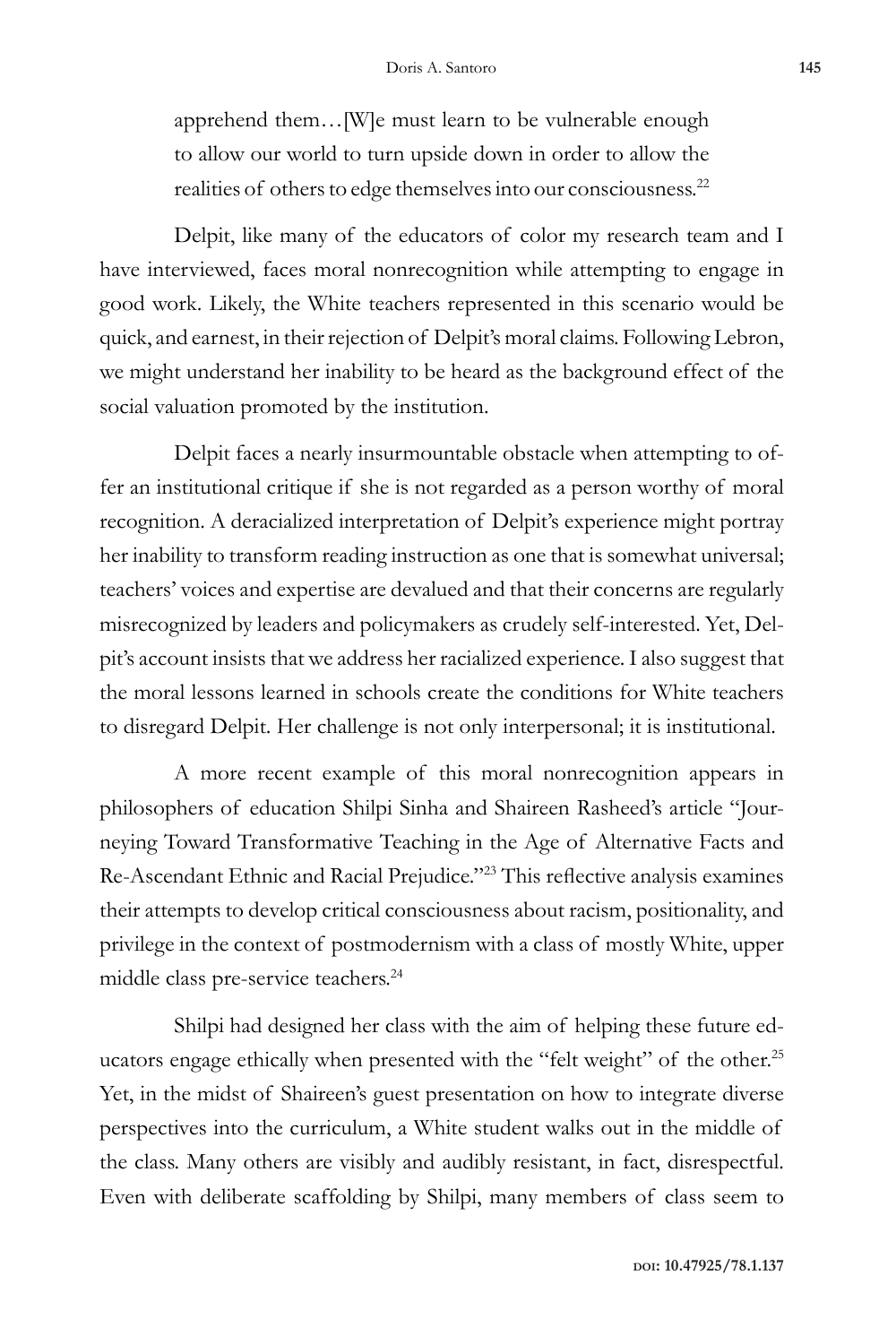demonstrate little concern for the course material, but even less regard for the moral subjectivity of the instructors.

The bad character of schools is on full display in their account. Even with widespread institutional expectations to teach "diversity" to aspiring educators (they were not going rogue), the careful and deliberate planning described by the instructors may reveal the risks they anticipated and the challenges they may have already experienced as educators of color. The institution of the school asks the impossible from them; to be responsible for the institution's moral mission (critical thinking, respectful interchange) in an institutional context where they may not be accorded moral recognition. The students' unthinkable actions were legible within an institution that accords lower value to Black and Brown bodies. These are not only instances of interpersonal disregard; they are institutionalized.

## **CONCLUSION**

My initial analysis of the moral and ethical concerns of educators of color enabled me to recognize that my definition of demoralization ("consistent and persistent frustrations in accessing the moral rewards of teaching") was incomplete. I needed to include moral nonrecognition. Previously, I have argued that demoralization can be caused when teachers' moral claims are not recognized as moral.<sup>26</sup> Yet, I am making a stronger case that moral nonrecognition cuts more deeply. For some educators of color, I have found that it is not only that their claims are not recognized as moral; *they* are disregarded as a moral subject.

In a recent National Education Policy Center report, Thomas Philip and Anthony Brown warn that without concomitant transformation of schools, recruitment of educators of color alone will replicate an anti-democratic cycle of pseudo-reform.27 My inquiry has been to lay the groundwork to examine the ways in which I might contribute to the bad character of schools. Am I implicitly touting schools' democratic potential while recruiting educators of color into institutions resistant to transformation? I need to be wary of my seeming successes and think about how to proceed with integrity. In the name of making schools more demographically representative, what is the integrity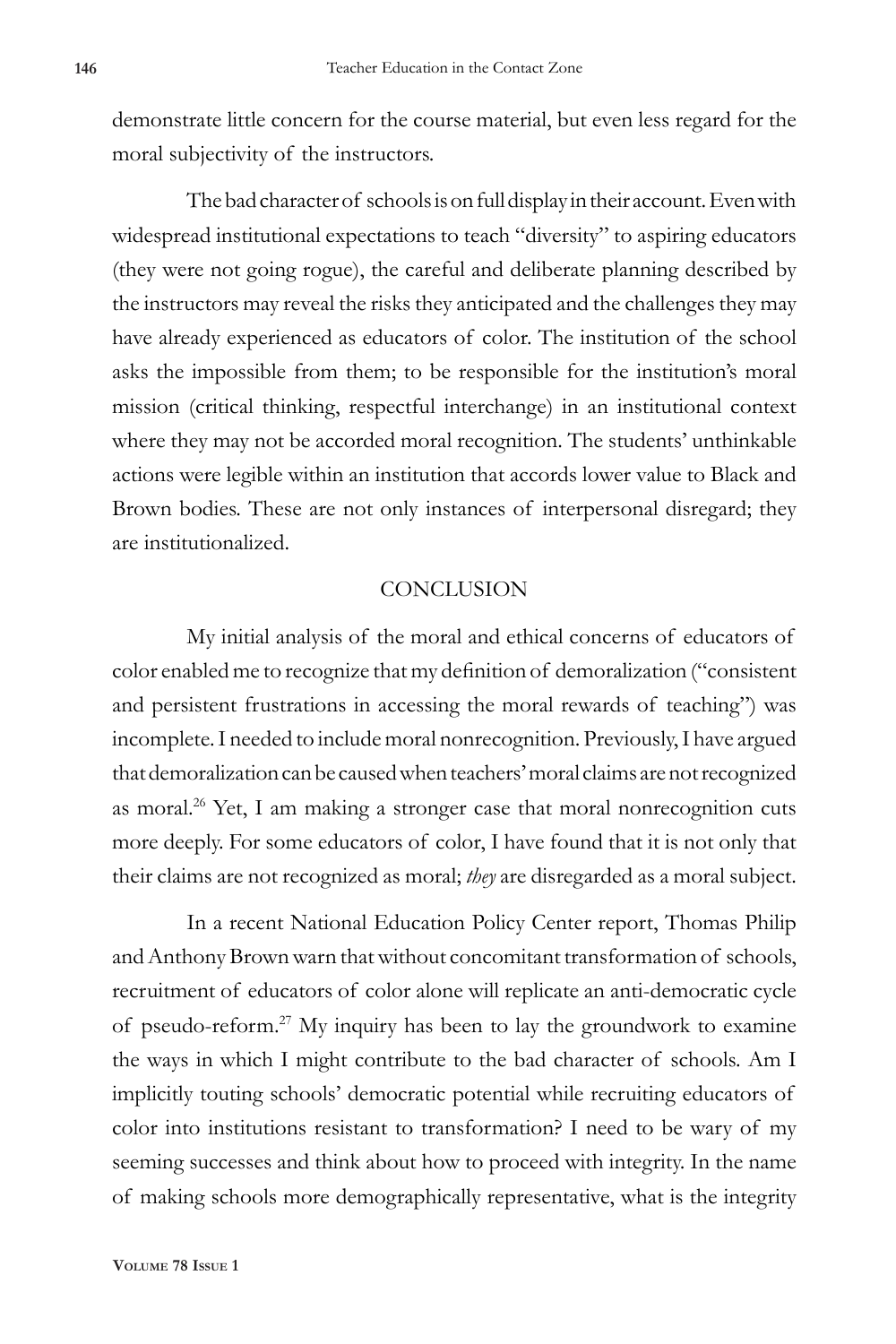of recruiting more educators of color when we know that a lesson they may learn is that they are morally inconsequential? The bad character of schools is manifest in the concomitant efforts to recruit educators of color into spaces that, for many, are inhospitable at best. Teaching may paradoxically impede the ability to flourish for educators of color, in a profession that offers the possibility of flourishing.

Thirty-five years ago, Delpit was hopeful that dialogue with White colleagues could transform these institutions to uphold the promise of the democratic ideal. Her hope seems to have vanished. Published in 2019, before the US capitol attack on January 6, 2020, Delpit writes in *Teaching When the World Is On Fire* that the world "feels more frightening now" compared to the 1960s when she was a child. "[T]he federal government at least gave lip service--and occasionally support--to the battles waged by its darker citizens...Today, our children can have no reassurance that the nation has a moral high ground... What does it mean when their fellow countrymen join in the victimization with no censure from the highest office of the land?"<sup>28</sup>

In the context of the White supremacy that permeates US public schools, the recruitment of educators of color without an alteration in the moral recognition of educators of color will perpetuate the bad character of these institutions. Given the forms of "dark suffering" to which educators of color are subjected, what are our responsibilities as teacher educators, hiring administrators, and colleagues? How do we transform the bad character of schools? The bad character of institutions presents "trouble for democratic integrity" but also the integrity of our endeavors within that larger project, such as teacher education.<sup>29</sup> For those of us who identify as White and derive privilege from our whiteness, we have much work to do in the friction of contact zones.

Communication alone is insufficient to rectify the bad character of schools. Those of us who recruit educators of color to enter these troubled spaces need to examine our roles and responsibilities much more critically. One place to start is to address the pedagogical limitations on reflective communication as a tool for transforming racialized patterns of power that Sinha and Rasheed demonstrate so brilliantly and brutally.<sup>30</sup> Another is to consider our responsibil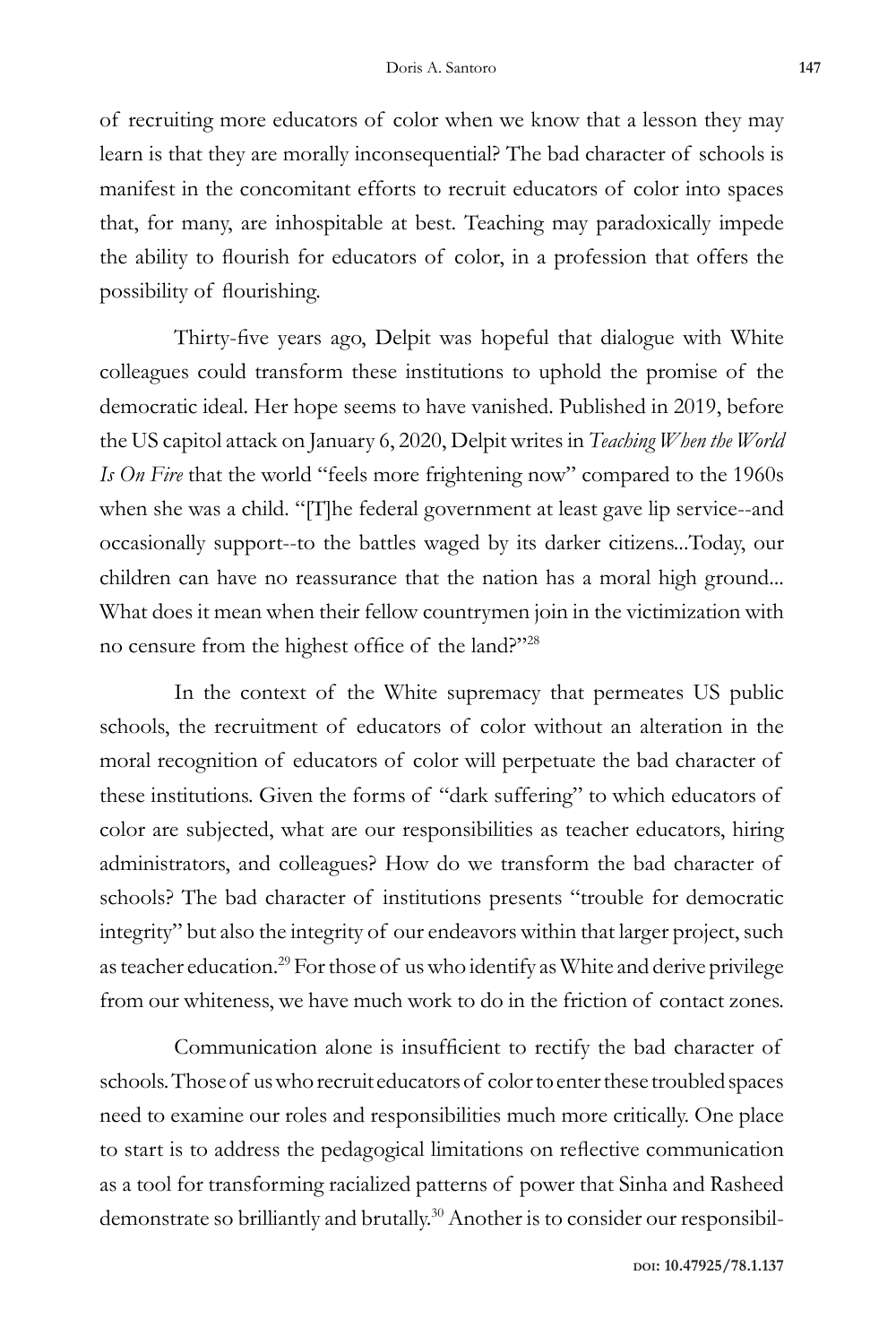ities to the educators of color we recruit with the hope of transforming places of bad character. This is the friction of the contact zone.

1 The research team includes Keith Eric Benson, Julia Hazel, Alberto Morales, Dave Stieber, and Darryl Yong. This paper represents my thinking and I take sole responsibility for the argument. However, I could not do this work without the support and insights of the team.

2 It's right to ask this question about inducting any teacher into the profession right now, but this paper focuses on the distinctive features of recruiting educators of color. 3 Bettina L. Love, *We Want to Do More Than Survive: Abolitionist Teaching and the Pursuit of Educational Freedom* (Boston: Beacon Press, 2019), 15.

4 Vanessa Carbonell, "Social Constraints on Moral Address," *Philosophy and Phenomenological Research XCVIII*, no. 1 (2019): 167-189.

5 Students of color comprise over 50% of the student population in the United States, but only 20% of teachers are educators of color. Desiree Carver-Thomas, *Diversifying the Teaching Profession: How to Recruit and Retain Teachers of Color (Palo Alto, CA: Learning* Policy Institute, 2018).

6 Richard Ingersoll, Henry May, and Greg Collins, *Minority Teacher Recruitment, Employment, and Retention: 1987 to 2013*. (Palo Alto, CA: Learning Policy Institute, 2017), 23. 7 Ingersoll, May, and Collins, 7.

8 Doris A. Santoro, *Demoralized: Why Teachers Leave the Profession They Love and How They Can Stay* (Cambridge, MA: Harvard Education Press, 2018).

9 See Robert Floden, Amy Stephens, and Layne Scherer, eds., *Changing Expectations for the K-12 Teacher Workforce: Policies, Preservice Education, Professional Development, and the Workplace* (Washington, DC: National Academies Press, 2020). In response to criticisms, Teach for America shifted its recruiting practices and now heavily draws on HCBUs. Candidates of color now make up 50% of its teaching corps. The impact of TFA is profound in some localities and infinitesimal when thinking nationally.

10 Love, *We Want to Do More Than Survive.*

11 Love, *We Want to Do More Than Survive.*

12 Love, *We Want to Do More Than Survive.*

13 Davis Dixon, Ashley Griffin, and Mark Teoh. "If You Listen, We Will Stay: Why Teachers of Color Leave and How to Disrupt Teacher Turnover," *The Education Trust & Teach Plus*, Washington, DC, (2019); Marcos Pizarro and Rita Kohli, "'I Stopped Sleeping': Teachers of Color and the Impact of Racial Battle Fatigue," *Urban Education*